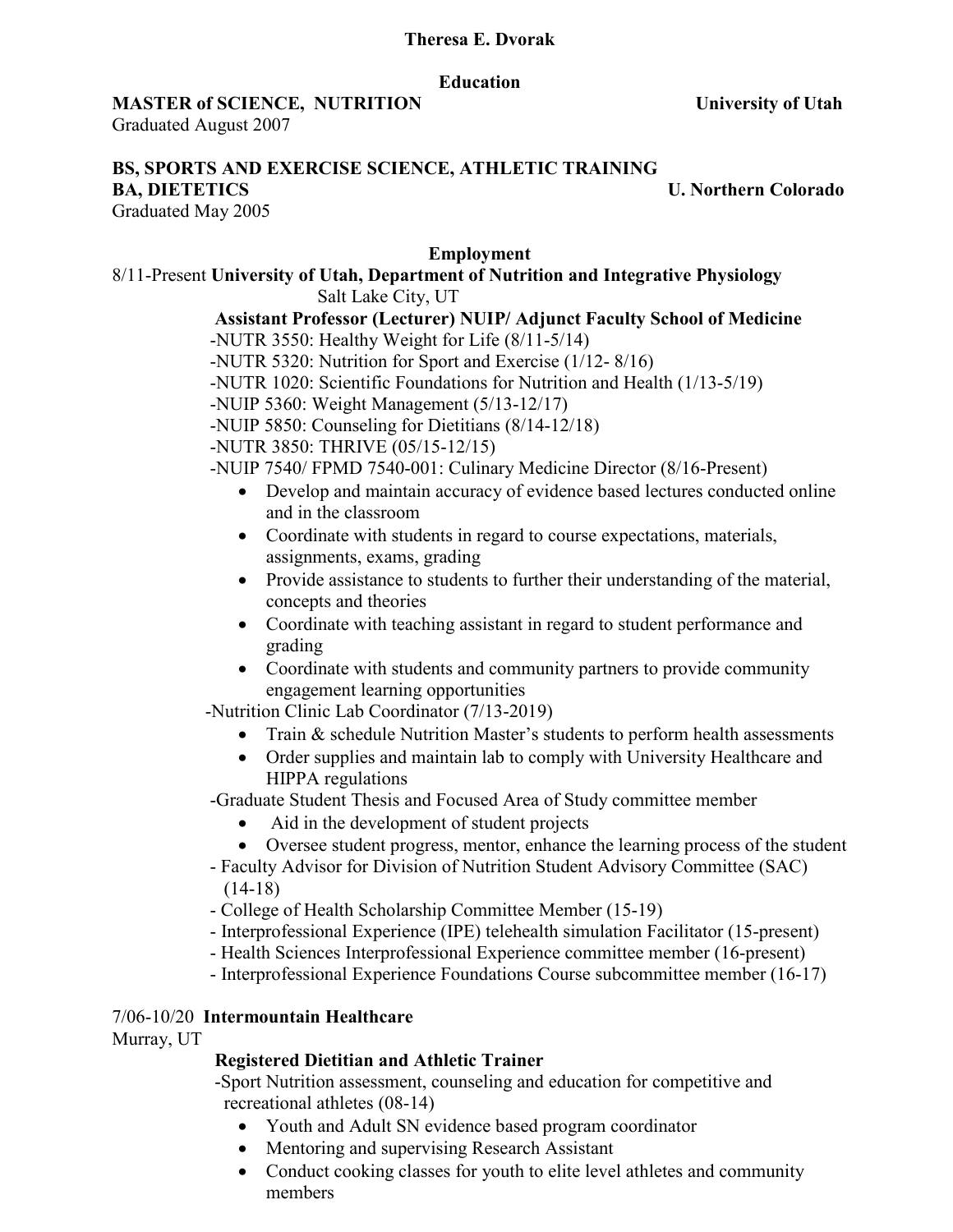• Provide community and staff education on varying nutrition topics

-Conduct and aid in the enrichment of Intermountain Healthcare 'Weigh to Health' nutrition program

-Develop, collaborate, and conduct nutrition based research projects

 -Evaluation and application of therapeutic modalities to athletic injuries for all 5A high school sports

• Injury care, protection, prevention, rehabilitation, and communication between involved parties

 -Provide and evaluate therapeutic exercise rehabilitation for patients in physical therapy clinic (08-13)

- Educate patients on rehabilitation, healing processes, and techniques for reaching therapeutic goals
- Communicate patient progress with physical therapists, PT Assistants and physicians
- Maintain patient charts, comply with HIPPA and Medicare regulations
- Attention to detail in patient care and administrative duties

# **Publications/ Research Projects**

- Book Chapter: Dvorak, T. (2020) Chapter 15: Weight Management In Nix, S. (2020) *Williams' Basic Nutrition and Diet Therapy* (16<sup>th</sup> ed). St. Louis, MO: Elsevier/Mosby.
- Book Chapter: Dvorak, T. (2017) Chapter 15: Weight Management In Nix, S. (2017) *Williams' Basic Nutrition and Diet Therapy* (15<sup>th</sup> ed). St. Louis, MO: Elsevier/Mosby.
- Development of a Weight Management Cookbook for the Intermountain Healthcare Weigh to Health Program (2015-2016)
- DHA Levels and Delayed Concussive Brain Injury Recovery in the Adolescent Athlete (Current research project)
- Dvorak, T. (2007). The Adolescent Sport Nutrition Knowledge Questionnaire: Validity and Reliability. Unpublished Thesis Dissertation. Salt Lake City, University of Utah.
- Dvorak, Theresa E.; Jordan, Kristine C.; Dolan, Shawn H.; Wing-Gaia, Stacie L.; Manore, Melinda M. FACSM; Meyer, Nanna L. (May, 2008). The Adolescent Sport Nutrition (SN) Knowledge Questionnaire: Validity and Reliability. 1459: Board #6 May 28 2:00 PM - 3:30 PM. Medicine & Science in Sports & Exercise. 40(5) Supplement 1:S218.

# **Graduate Student Thesis and Focused Area of Study committee member**

- Development of Sports Nutrition Educational Materials for Young Adult Athletes Serviced by Peak Health and Fitness at the University of Utah (2018-2019)
- Development of a Curriculum for a Lifestyle Weight Loss Program "The NEW You" (2017- 2018)
- Revision of Intermountain Healthcare's My Heart Challenge Nutrition Modules (2017-2018)
- Development and Implementation of Nutrition Education Curriculum for Diverse Populations (2016-2017)
- Development and Implementation of Nutrition Education Curriculum for the Utah Outliers Hockey Development Program (2016-2017)
- Beginning a Gluten-Free Diet: An E-Book for Newly Diagnosed Patients (2015-2016)
- Relationship of DHA Intake to Concussion Incidence/Recovery in the Adolescent Population (2015-2016)
- Evaluation of the Nutrition Counseling Practicum & Development of a Community Based Nutrition Class at the Midvale Family Health Clinic (2015-2016)
- Development of a Nutrition Component for the University of Utah School of Medicine Advanced Wilderness Life Support Course (2015-2016)
- Development and Analysis of a Weight Management Cookbook for the Intermountain Healthcare Weigh to Health Program using the Health Belief Model (2014-2016)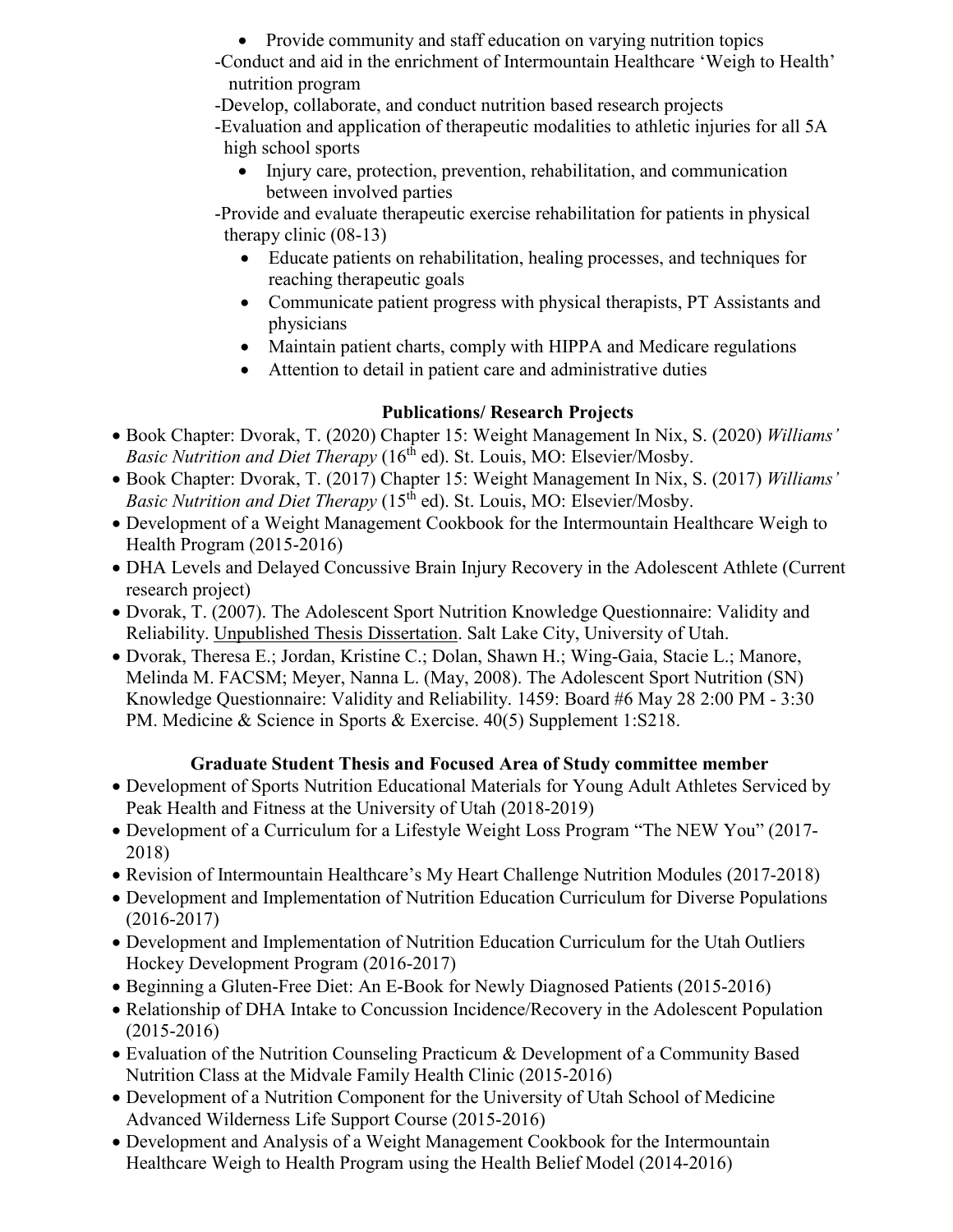- Assessment and Development of a Cookbook for the *Weigh to Health* Program Participants at Intermountain HealthCare (2014-2016)
- Nutrition Intervention for Sports Related Injury: A Review (2014-2015)
- Development, Evaluation, and Publication of a Cookbook Designed to Meet the Nutritional Needs of Utah Unified Fire Authority Firefighters (2014-2015)
- Development and Modification of a Lab Manual for a Hybrid Wilderness Nutrition Course (2014-2015)
- Development of Nutrition Classes for Momentum Youth and Junior Rock Climbing Teams (2013-2014)

## **Presentations**

- Poster Community-Based Culinary Medicine: Community-Led, Culturally-Appropriate Curriculum Development as a Poster Presentation at the American Public Health Association Annual Meeting and Expo (11/2018)
- Association of American Medical Colleges Regional Conference. *Culinary Medicine: Teaching nutrition in an inter-professional hands on setting.* (2/2016)
- Healthy Weight for the Holidays; Health Lecture Series at the University of Utah Hospital Hope Fox Eccles Health Library (10-30-15)
- The SCOPE University of Utah Health Sciences Radio interview: Halloween Candy the Smart Way. 10/28/2016
- The SCOPE University of Utah Health Sciences Radio interview: Three Healthier Alternatives to Handing Out Halloween Candy. 10/24/2016
- The SCOPE University of Utah Health Sciences Radio interview: Eating for Fat Loss. 01/03/2016
- The SCOPE University of Utah Health Sciences Radio interview : Healthy Weight for the Holidays 12/15/15
- Participated in the 2nd Annual Education Symposium by the Academy of Health Science Educators 9/21/15
- Guest Lecture for Clinical Assessment NUTR (2013-2014)
- Present The Adolescent Sport Nutrition Knowledge Questionnaire: Validity and Reliability as a Poster Presentation at American College of Sports Medicine Annual Conference (2008)
- Sport Nutrition lectures and cooking clinics for athletic and community groups ( $05{\text -}2016$ )
- Evaluate research design and present on varying sports medicine and nutrition topics ('01-2016)
- Present on components of weight management to' Weight to Health' classes, SelectHealth Claims coordinator staff meeting ('11-'20)
- Present current research and facilitate discussion at TOSH Sport Science Journal Club ('06-'07,  $'11-(20)$

# **Related Experience**

- Develop, revise and implement online hybrid course for University of Utah College of Health and School of Medicine: Culinary Medicine to co-instruct Fall 2020-Present
- Develop and Implement new course for University of Utah College of Health and School of Medicine: Culinary Medicine to co-instruct Fall 2016-Present
- Develop, prepare, and instruct pilot course THRIVE NUTR 3850-04 Fall 2015
- Organize, develop, host Utah Academy of Nutrition and Dietetics Annual Meeting (2013-2015)
- Attended Center for Teaching and Learning Excellence Teaching Workshop Series (Fall 2013)
- Prepare and present on sport nutrition to elite, competitive and recreation athletes ('06-present)
- Develop Sport Nutrition materials for athletes in specific sports, aesthetic sports, and with varying medical diagnosis ('05-'07, '08-2014)
- Develop nutrition educational materials, presentation, and aid in outreach for Osteoarthritis program ('09-2014)